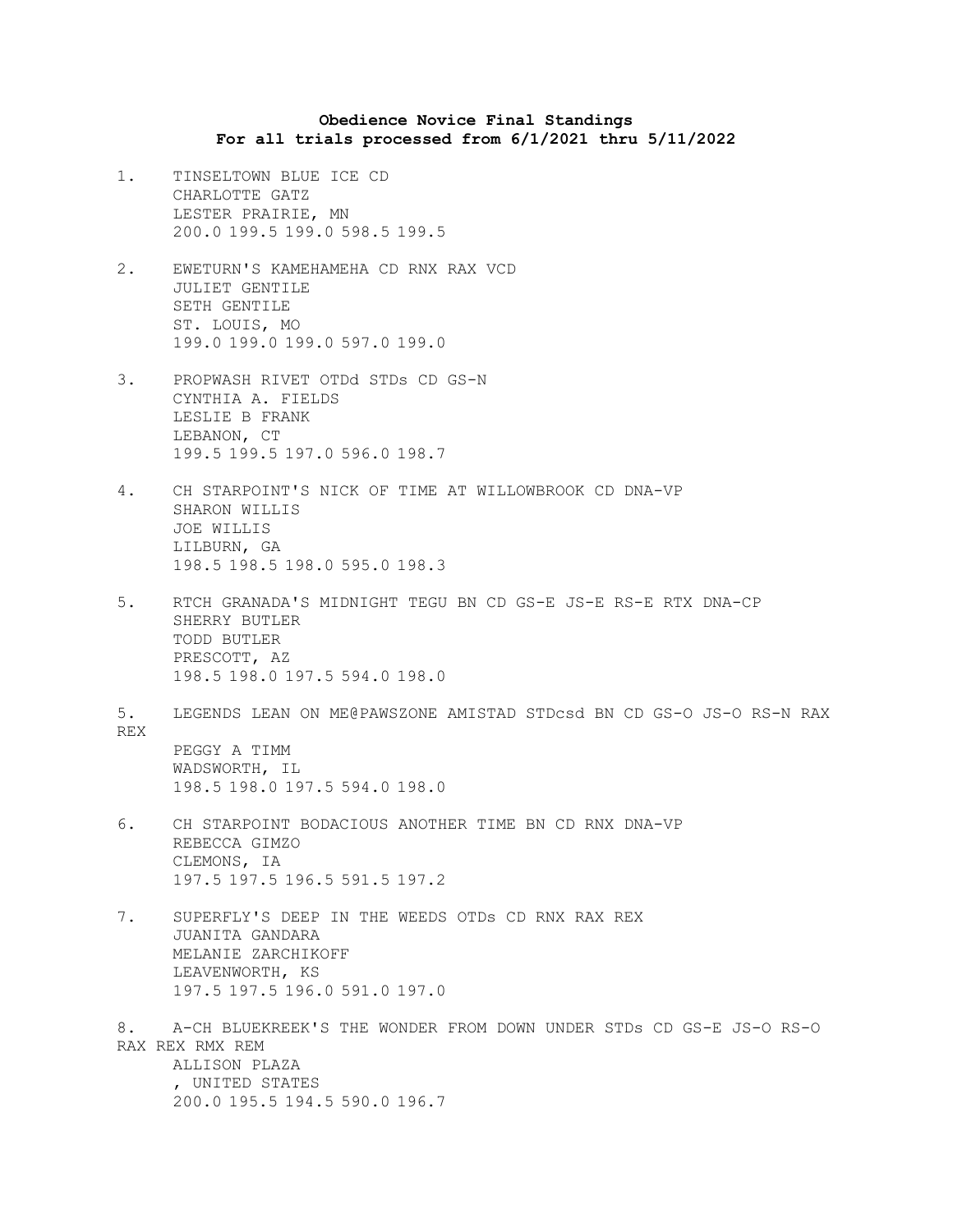- 8. JAZZTIME'S WHISTLE WHILE YOU WORK BN CD GS-E JS-E RS-E RNX REX SUNDI PRECHTL RIVERSIDE, CA 197.0 197.0 196.0 590.0 196.7
- 9. TOUCHSTONE SIMPLY FROSTED CD JS-N RNX RAX DNA-CP JULIA ERNESTI LISA C BELL SABINE MAURER D-45327 ESSEN, GERMANY 198.0 197.5 194.0 589.5 196.5
- 10. SCALLYWAG'S BACK 2 THE ROOTS CD RNX RA DNA-VP FRAUKE GETTLER 47169 DUISBURG, GERMANY 197.0 196.0 195.5 588.5 196.2
- 10. SLYDROCKS BLAST OF THE PAST CD GSA-O JSA-E RSA-N ELAINE OSMUN RED LODGE, MT 197.5 197.0 194.0 588.5 196.2

## Alternates

- 11. SCALLYWAG YOU MAKE ME DIZZY MISS LIZZY CD RNX RAX RM REX DNA-VP FRAUKE THOMAS 46485 WESEL, GERMANY 200.0 195.0 192.5 587.5 195.8
- 12. CH SRN EAGLE ROOSTER C CD RNX DNA-VP ANNETTE COCHRANE RIVER FALLS, WI 197.5 196.0 193.5 587.0 195.7
- 12. COUNTRY-WAYS THE MAN IN BLACK CD RNX RAX NOEL J RITTER SILVERDALE, WA 198.0 197.0 192.0 587.0 195.7
- 13. TINSELTOWN'S JAMES DEAN CD RNX RICHARD IMFELD SHERIL VIEIRA IMFELD ARP, TX 196.0 195.5 195.0 586.5 195.5
- 14. STONE RIDGE WHEN THE STARS TURN BLUE BN CD GS-N JS-E RS-O RNX RAX RE BETSY COLEMAN JENNIFER D CANNON RIVERTON, UT 195.5 195.5 195.0 586.0 195.3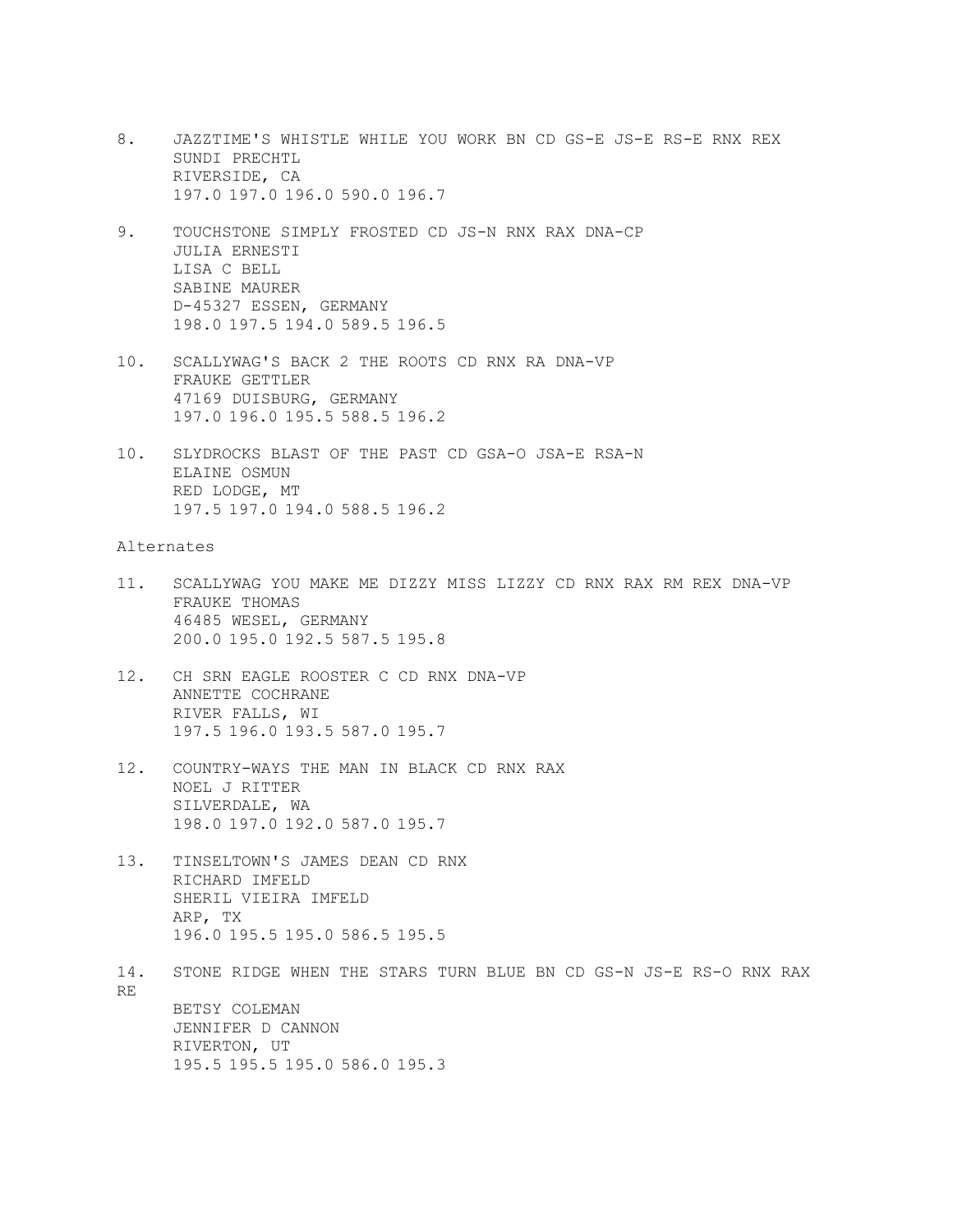15. CH CHANCES'R I'M AN E TICKET CD GS-E JS-E RS-E RNX RAX REX RM DNA-VP DANIELLE DUMAIS KATHRYN REEVE

LOMITA, CA 197.5 195.0 193.0 585.5 195.2

- 15. BLUEKREEK'S TEXAS RED IV ELI'S COMING HEPHAESTUS CD STEVEN R. SAMPLES HURST, TX 196.5 196.5 192.5 585.5 195.2
- 16. SUNFIRE'S PLACE YOUR BET CD PENELOPE WEBB-MILAZZO LINDALE, TX 196.5 195.5 193.0 585.0 195.0
- 17. STONE RIDGE A STAR IS BORN CD KATHLEEN BUTLER SANDY, UT 196.0 194.0 193.5 583.5 194.5
- 18. RISINGSTAR'S LIL' BIT O' PIXIE DUST CD RNX DNA-VP SARAH BOWDISH LINDA M BOWDISH SPRINGVILLE, NY 196.0 194.0 191.5 581.5 193.8
- 19. BARCLIFF MPOSSIBLE FOLLOW MY LEAD CD RNX DNA-CP MARY ANN MAGNESS HILLSBORO, TX 195.0 193.0 193.0 581.0 193.7
- 20. WTCH CH STONE RIDGE REWRITE THE STARZ AFTDm OFTDd BN CD RA JENNIFER D CANNON BETSY COLEMAN RIVERTON, UT 197.5 191.0 190.0 578.5 192.8
- 21. CRUISIN'S ONE FOR THE MONEY RN DNA-CP CAROL ALLINSON RED DEER COUNTY AB T4E 0K8, CANADA 196.5 194.0 186.0 576.5 192.2
- 22. WTCH SWEETNSASSY'S JAILHOUSE PRIVATE EYE AFTDdm OFTDs BN CD RV-N RTX REC RAC RNC DNA-VP DIANA L CURL PAULDEN, AZ 193.5 192.0 189.5 575.0 191.7
- 22. DEAR VAGABOND'S EDITION IN BLACK CD RN KATHARINA KLOESTER HALTERN AM SEE, 198.5 196.5 180.0 575.0 191.7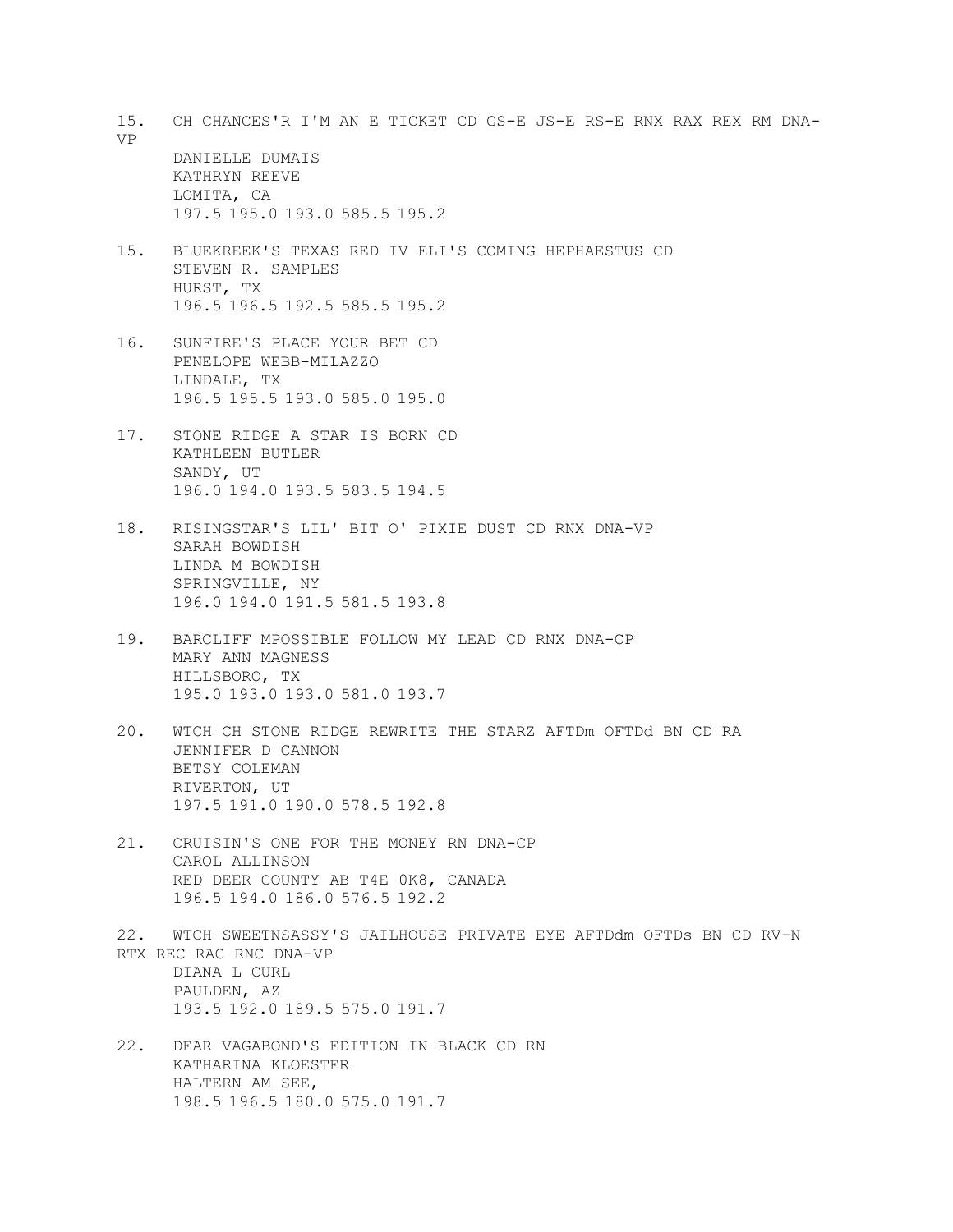23. BEAUWOOD PENTASTAR RUSTLIN IN THE NIGHT SKY STDsd BN GN CD GS-O JS-O RS-O RNX RAX DNA-CP DEBRA ST JACQUES RENEE ST JACQUES ARGYLE, NY 192.5 191.5 190.5 574.5 191.5 24. RAINEDANCE PROOF POSITIVE BN CD RN DNA-CP ROBBIN BAYNE M. RAINE LUTZ SACRAMENTO, CA 197.0 190.0 187.0 574.0 191.3 24. MOLLY'S DBLM HUSTON SOUNDTRACK ATD-Xs ATD-Md AFTDd OFTDm CD JS-N RAX DNA-VP SHARON F POPOWNIAK MOLLY WISECARVER PAULDEN, AZ 193.5 193.0 187.5 574.0 191.3 25. CAMAS CREEKS BUDDY 2 @HIFI BN CD RNX RAX HEIDI IVERSON GRANTS PASS, OR 196.0 190.0 187.5 573.5 191.2 26. ALLSTAR'S EPIC ADVENTURE BN CD GS-N JS-E RS-O RAX KALLIE BONTRAGER COREY NORMAN LAPORTE, IN 197.5 190.0 185.5 573.0 191.0 27. HIFI'S LETS DANCE BN CD RNX RA KATHLEEN R. THOMPSON ROGUE RIVER, OR 191.5 190.5 190.0 572.0 190.7 28. WTCH PENNYCAERAU EWENME KJ AT BRLEJ AFTDcsdm BN CD RA JOY ELLIS GROVELAND, FL 193.0 190.0 188.0 571.0 190.3 28. SCALLYWAG'S BELIEVE IN MAGIC MAISIE CD RNX RAX WIEBKE RODEN BERND LEWEJOHANN 53505 KALENBORN, GERMANY 191.5 190.5 189.0 571.0 190.3 29. SVCH PCH WTCH CH ATCH CALAIS CAROLINA ROOSTERHOTSAUCE AFTD-Xsd AFTDc OFTDm RTDcs BN CD GS-E-SP JS-E-SP RNX RAX REX RMX REM DNA-CP KERRY DAVIS

LAS VEGAS, NV 190.0 190.0 189.0 569.0 189.7